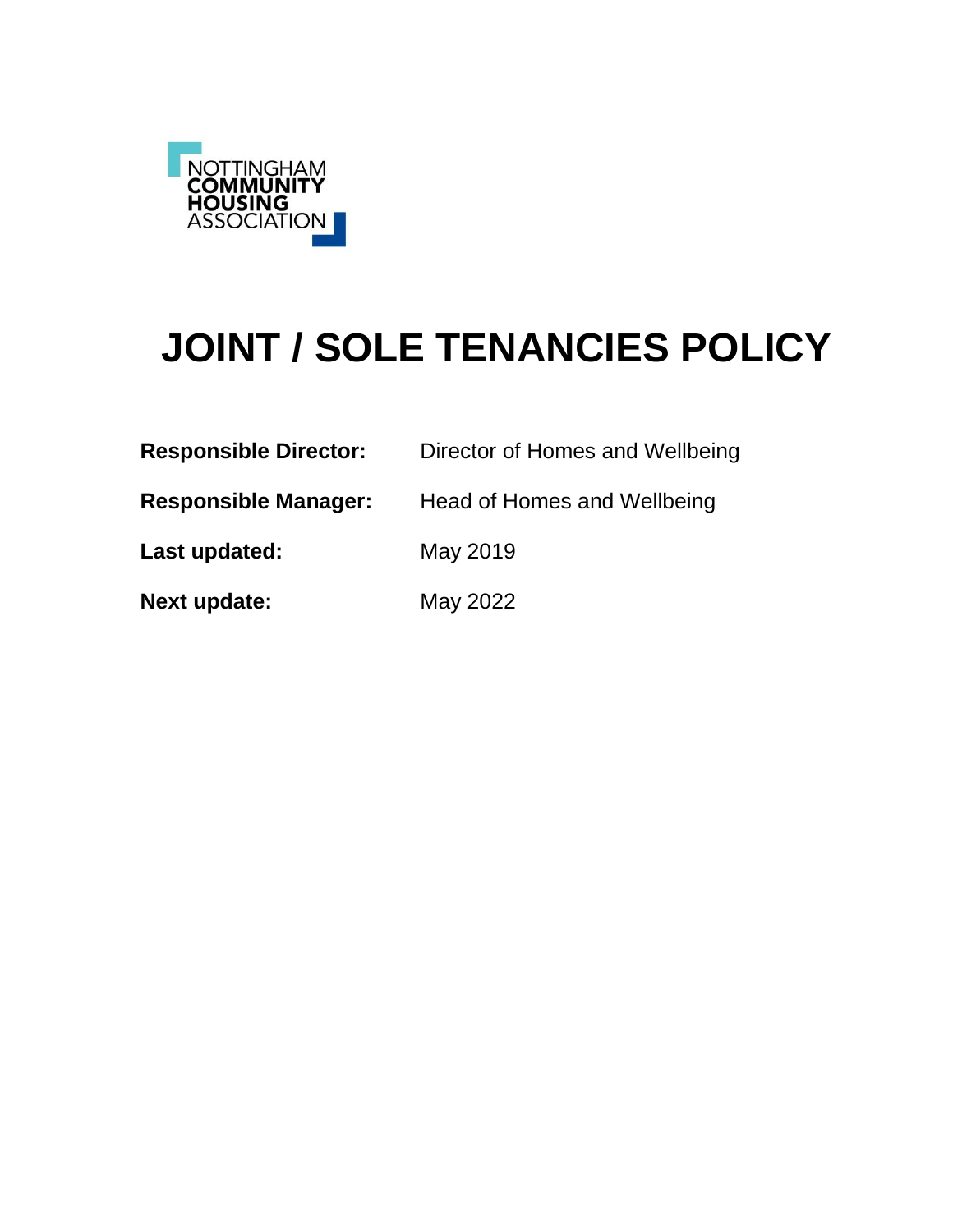# **B07 Joint/Sole Tenancies**

#### **1. Policy**

- 1.1 New Customers
- 1.1.1 It is NCHA policy to grant joint tenancies to applicants who are couples who may be married or co-habitees, gay and lesbian partners, parents and children, brothers and sisters and flat sharers.
- 1.1.2 It is NCHA policy to grant joint tenancies to existing joint customers who are transferring or have applied/been nominated or referred jointly to the Association.
- 1.1.3 It is NCHA policy to offer sole tenancies only where both parties want the tenancy created in one sole name or where only one person has applied, been nominated or referred and cannot prove that they are married or have been living with a partner for the previous twelve months. In offering sole tenancies the Association will advise both parties to seek independent advice on their individual rights.
- 1.1.4 Whilst both parties must agree if a joint tenancy is to be granted, there are some advantages to NCHA in cases of domestic violence, where the couple are married, if there is a joint tenancy. (See Section 4).
- 1.1.5 Where a joint tenancy is granted all parties must be made aware that there is joint and several liability for the tenancy.
- 1.1.6 Where a joint tenancy is granted all parties MUST sign the tenancy agreement.

#### 1.2 Existing Customers

- 1.2.1 In considering requests for changes to the existing tenancy, NCHA will at all times, seek to satisfy the wishes of the customers wherever this is permissible within the law.
- 1.2.2 The law concerning joint and sole tenancies is very complex and any request for changes to tenancies must be considered very carefully. The important thing to remember and to stress to customers is that a tenancy agreement is a legal document which conveys an interest in land and therefore is not something which can easily be changed or amended.
- 1.2.3 The Service Manager Estates, must be satisfied that in giving permission for changes to existing tenancies the occupants are not receiving unfair advantage over other waiting list applicants and that NCHA are maintaining best use of housing stock.
- 1.2.4 Detailed in the next section are a number of common requests and guidance notes on how NCHA should respond.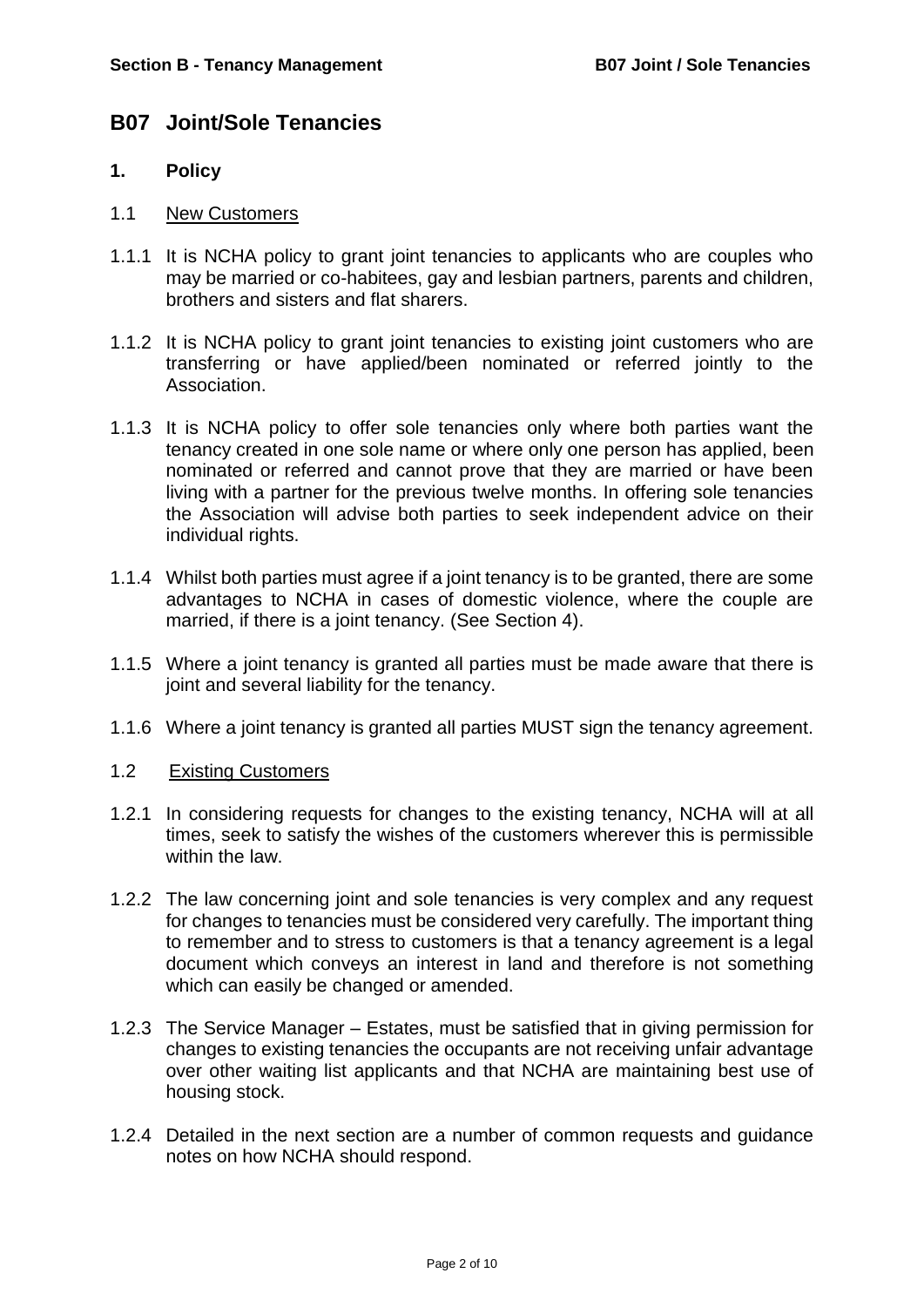### **2. A sole customer wishes to have a joint tenancy with another occupant.**

# 2.1 Assured & Secure Tenancies

- 2.1.1 Sole customers must put their request in writing in the first instance. They must give full details of the person(s) they wish to share the tenancy with, how long they have lived there and the names of any other people in the household.
- 2.1.2 Before agreeing to the creation of a joint tenancy the following factors must be considered:
	- Proof that the other party has lived at the premises for the last 12 months. (This is not necessary in the case of spouses, but the customers must produce their Marriage Certificate). In exceptional circumstances, and at the discretion of the Service Manager – Estates, a joint tenancy can be granted where there has been less than 12 months joint occupancy.
	- That both parties agree to a joint tenancy and are they each aware of the legal implications.
	- There are no rent arrears. This will include the Estates Officer/Assistant checking any previous tenancy history for FTA's/debtors on the person who has asked to become joint customer.
	- That there has been no history of Anti Social Behaviour with any previous held tenancies.
- 2.1.3 If there are rent arrears outstanding, the customer must be advised to clear these in full before the request is considered.
- 2.1.4 Where the application is for a friend or member of the family, all parties should be interviewed to check the accuracy of the request and to ensure both parties agree to the change. A written and signed note of the information gathered at the interview should be placed on the tenancy file within Open Housing.
- 2.1.5 If consent to create a joint tenancy is given, the parties should be given a letter explaining the implications. (Sample letter - Appendix B.7.1).
- 2.1.6 A change from sole to joint tenancy creates a new tenancy. If it is decided to consent to the request the sole customer will be required to sign a Deed of Surrender (Appendix B.7.2). The Deed of Surrender takes effect immediately; therefore, it should be signed immediately before the joint customers sign their new Tenancy Agreement. A new Tenancy Agreement is then drawn up and signed by both parties with the tenancy date being the date on which the new tenancy is to commence. If the previous sole customer was a secure customer and has not exercised their Right of Succession previously, the new joint tenancy remains secure, otherwise the new tenancy becomes assured.
- 2.1.7 The appropriate records on Open Housing should be amended to show the new tenancy details.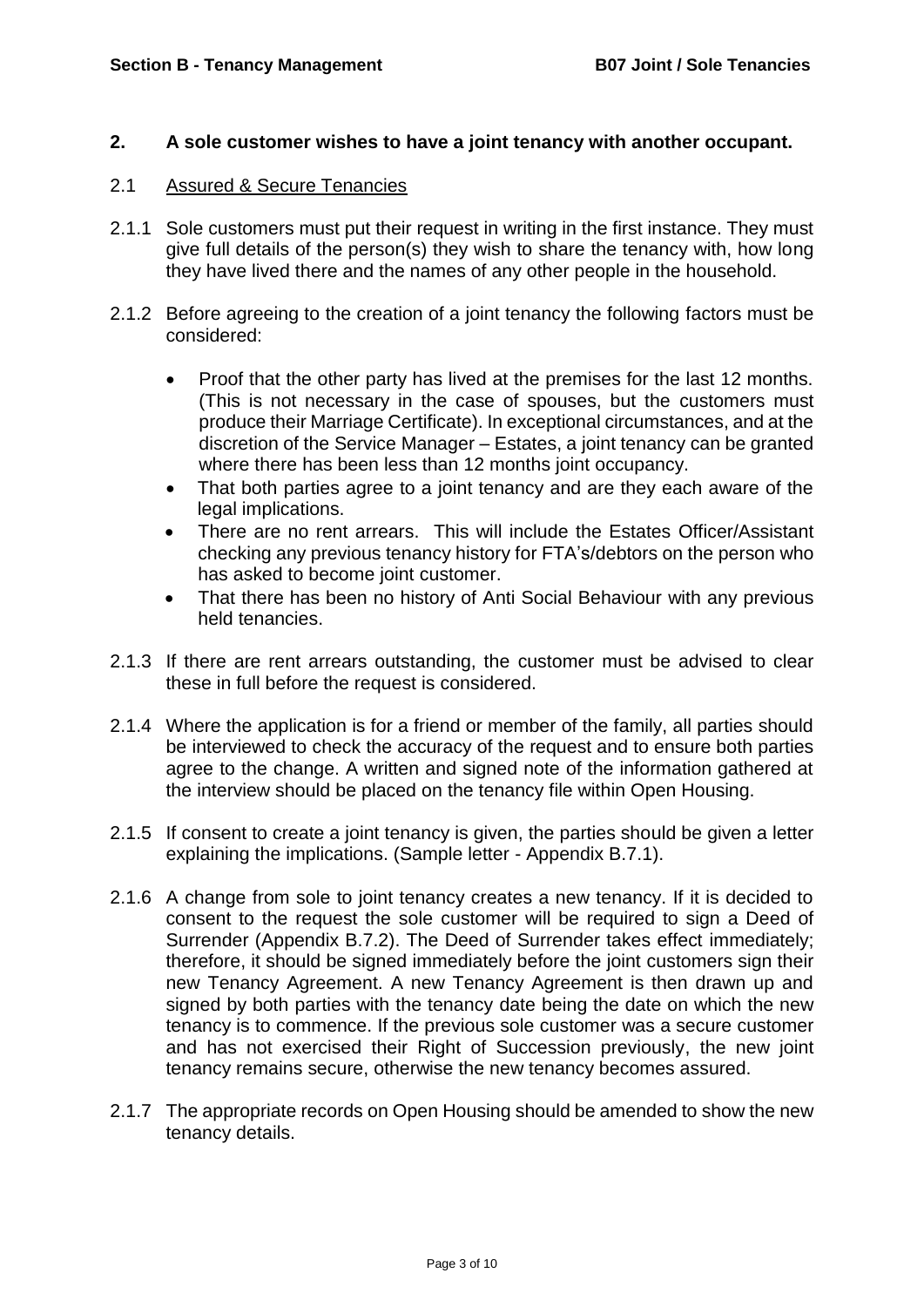- 2.1.8 The customers will be required to pay the higher rent if the Association has implemented an increase.
- 2.1.9 It is entirely at NCHA's discretion whether to agree to a change from a sole to a joint tenancy. However, if consent is not given, a letter explaining the reasons for this must be sent to the customer, with a copy kept on the customer's file. The letter must also advise the customer of his/her right to review the decision by writing to the Head of Affordable and Social Housing. The Head of Affordable and Social Housing will carry out the review having had no previous involvement with the case. Their decision on the review will be final.

#### **3. Joint tenancy where one joint customer has moved out and voluntarily relinquishes her/his interest.**

### 3.1 Assured & Secure Tenancies

- 3.1.1 With the written permission of the Association a Secure Joint Tenancy and an Assured Joint Tenancy may be terminated and a new tenancy created in the sole name of the remaining occupant. .
- 3.1.2 Where one customer moves out and is willing to release his/her interest to the remaining customer the Tenancy must be terminated by service of a valid notice to quit by either or both customers. (*See 5.5 for guidance)*. A new Assured Tenancy may then be created in the Sole name of the remaining customer. The remaining customer must understand the changes in Terms and Conditions and be advised of the new rent charges in writing.
- 3.1.3 In the case of a Secure Tenancy no new tenancy is granted if the reason for the change is a result of the death of one of the customers. The transfer of interest is deemed as a succession and the procedures outlined in the NCHA Succession Policy should be followed.
- 3.1.4 If there is no longer a Right of Succession i.e. the single right of succession has already been utilised; permission may still be granted but the Secure Tenancy must be terminated by service of formal notice to quit by either customer and a new Assured Tenancy created in the Sole name of the remaining customer. The remaining customer must understand the changes in Terms and Conditions and be advised of the new rent charges in writing.
- 3.1.5 A clear rent account should be a pre-requisite before consent is granted for any changes from Joint to Sole.
- 3.1.6 If NCHA refuses the transfer (which we are able to do) a letter explaining the reasons for this must be sent to the customer, with a copy kept on the customer's file. The letter must also advise the customer of his/her right to request a review of the decision by writing to the Head of Affordable and Social Housing. Their decision on the review will be final.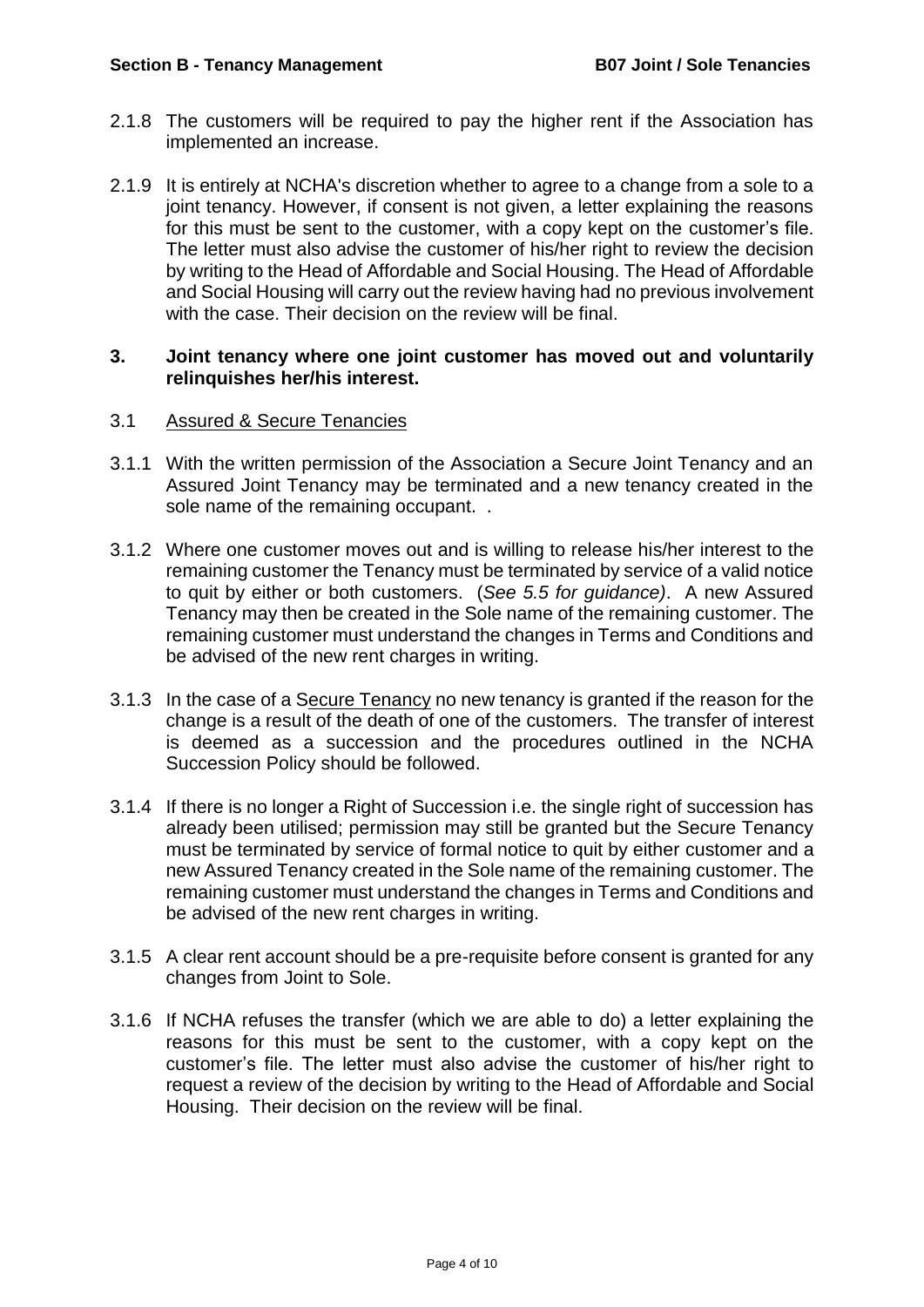#### **4. Joint tenancy where one customer moves out and cannot be traced**

- 4.1 Assured and Secure Tenancies
- 4.1.1 NCHA has no power to transfer the tenancy to one party or another without the agreement of both parties, unless:
	- a) the remaining party serves a valid Notice to Quit on NCHA who can then grant him/her a new tenancy on its expiry.

or

- b) there is a Court Order so instructing (e.g., in cases of matrimonial breakdown).
- 4.1.2 If one joint customer advises us that the other has left, the joint tenancy continues although the file should be noted to the effect that it is believed that one customer is no longer in occupation. Both joint customers will remain responsible for the rent and if legal action is taken both parties must be cited on Notices of Seeking Possession and Particulars of claim court applications.
- 4.1.3 The remaining joint customer should be advised they remain jointly and severally liable for all rent and any arrears and this will remain the case until they can trace the other joint customer or until they follow 4.1.1(a). The remaining customer should be advised to seek independent legal advice. The joint customer who has left remains jointly and severally liable for all rent and any arrears although the practicalities of enforcing their obligations will be difficult if their current whereabouts are unknown.

#### **5. Joint/Sole Tenancies: Domestic Violence Cases**

#### 5.1 Assured & Secure Tenancies

- 5.1.1 The Association's ability to take proceedings against the perpetrator in domestic violence cases involving married couples is extremely restricted if the victim is a sole customer.
- 5.1.2 A married victim who is a sole customer is unlikely to be able to end the tenancy unilaterally if the perpetrator (the spouse) continues to occupy the home, due to the provisions of the Matrimonial Homes Act 1983 which grants "rights of occupation" to both spouses.
- 5.1.3 Joint customers however are able to end a tenancy unilaterally without the knowledge or agreement of the other customer. (The law relating to joint tenancies applies to both married couples and co-habitees).
- 5.1.4 If the victim in a domestic violence case wishes to terminate the tenancy, he/she can do so by serving a Notice to Quit.
- 5.1.5 The Notice to Quit must comply with the usual rules:
	- It must be in writing
	- It must give at least 4 weeks' notice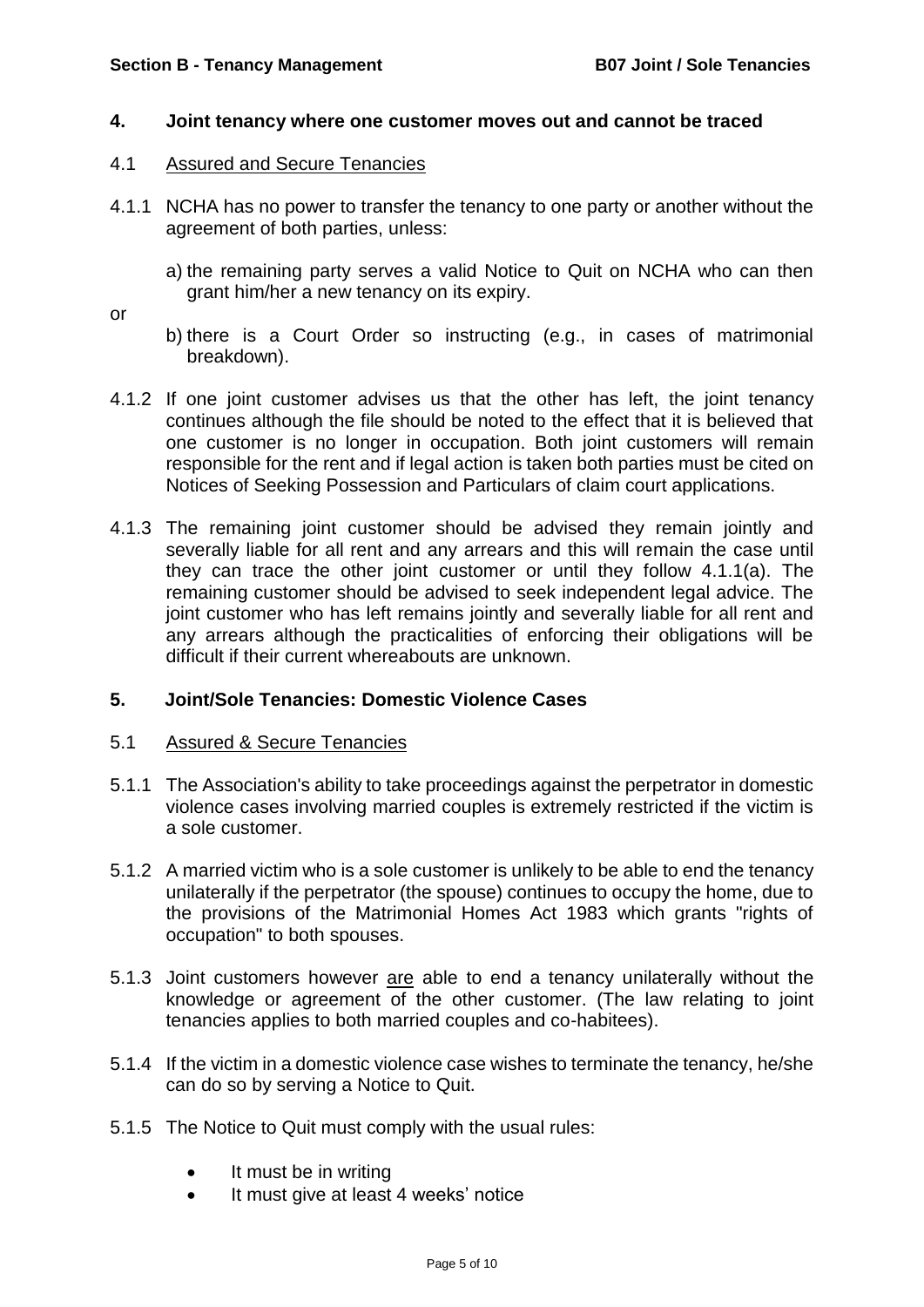- It must comply with any express provision in the Tenancy Agreement relating to the service and validity of Notices.
- It must end either on the same day on which the tenancy began or on the date the rent is paid or the day before.
- 5.1.6 On expiry of the Notice to Quit the tenancy ends and the perpetrator has no right to remain in occupation.
- 5.1.7 Alternatively NCHA may also seek possession using Ground 14A of Schedule 2 to the Housing Act 1988 if the perpetrator remains in occupation of the property.
- 5.1.8 The Association's solicitor can then be instructed to commence possession proceedings.
- 5.1.9 Once NCHA has possession of the premises, a new sole tenancy can be granted to the remaining customer. Joint tenancies are clearly advantageous to NCHA in cases of domestic violence involving married couples, and both parties should be advised on the implications if they request the creation of a sole tenancy.

**n.b. In the case of Sims v Dacorum Borough Council 2014, it was held by the Supreme Court that one customer can terminate a joint tenancy by giving notice to quit without the consent of the other. The landlord is then free if he/she wishes to grant a sole tenancy to either customer. As the consent of both parties is not required, NCHA may not be fully aware of all the facts surrounding the case, therefore this course of action should only be taken in exceptional cases and with the approval of the Head of Affordable and Social Housing/Estates Service Manager.** 

#### **6. Joint tenancy where tenancy is assigned by the courts.**

- 6.1 A Court may, in matrimonial cases determine which spouse the tenancy should be assigned to. No new tenancy is created but the remaining customer does not become a successor.
- 6.2 A Deed of Assignment must be completed and signed by both joint customers, and a copy of the Court Order must be attached to the Deed of Assignment.

# **7. Relationship breakdown**

- 7.1 Where joint customers report a relationship breakdown and one of the customer's requests re-housing, the policy of the Association is to treat the customer who is moving out as a new applicant not a transfer applicant.
- 7.2 The outgoing customer may be issued with a Housing Application Form which should be processed in the normal way and in accordance with the Allocations Policy.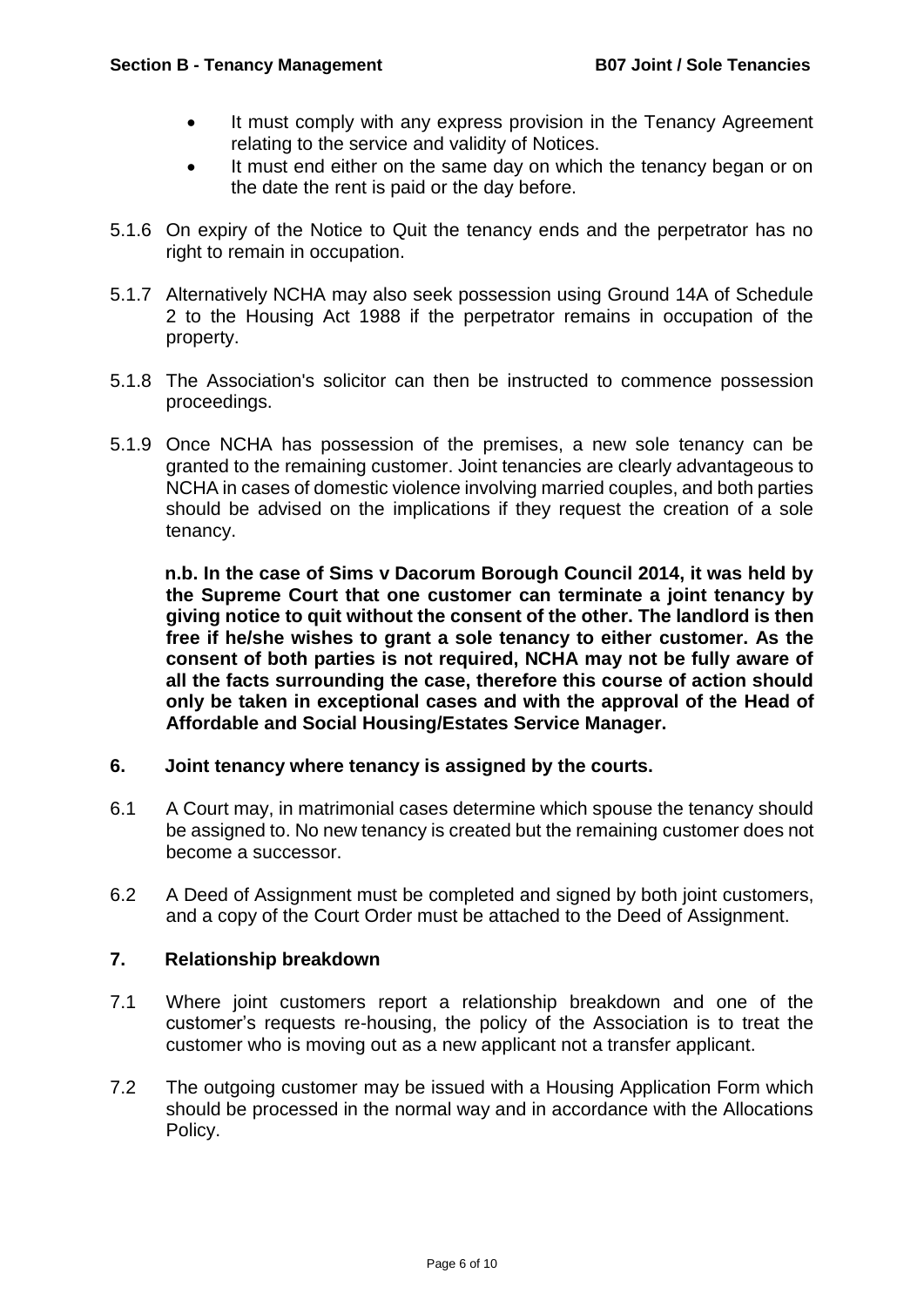#### **8. Sole customer departs and leaves other members of the household in occupation.**

- 8.1 The remaining household are in a vulnerable position and it is the Head of Affordable and Social Housing/Estates Service Manager responsibility to decide what course of action to take given the full knowledge of the circumstances.
- 8.2 If the outgoing customer can be persuaded to assign his/her interest to the remaining occupant by Deed of Assignment, the remaining occupant could, in the case of a secure tenancy, become a successor if the remaining occupant would have been qualified to succeed the customer, had the customer died immediately before the assignment (Section 91(3) c) of the Housing Act 1985). If the tenancy agreement is silent on whether an assignment can take place, it is an implied term of such a periodic assured tenancy that a customer will not assign the tenancy unless he or she obtains NCHA's consent. If there is a term within the tenancy agreement prohibiting assignment then that express term takes precedence.
- 8.3 If the customer is not willing to assign the tenancy but the remaining occupant is the customer's spouse, he/she will retain the right to occupy the property under the Matrimonial Homes Act 1993 until he/she is divorced or a court orders otherwise. A remaining spouse can also pay rent and this must be accepted by NCHA on behalf of the customer. NCHA would only be able to regain possession against the customer if one of the usual grounds for possession applied.
- 8.4 If the remaining occupier is not the customer's spouse then:
	- If the customer surrenders or determines the tenancy NCHA can either bring trespassers possession proceedings against the remaining occupiers or grant them a new tenancy.
	- If the customer does not surrender or determine the tenancy but merely ceases to occupy, NCHA should serve a Notice of Seeking Possession on the customer (even if it is an assured tenancy as an assured customer will lose security of tenure if he/she has ceased to occupy) and bring possession proceedings against the customer for failure to occupy. NCHA will need evidence that the customer has ceased to occupy. The Possession Warrant can be executed against the remaining occupiers even if they were not named in the proceedings. Alternatively NCHA can grant the remaining occupiers a tenancy.
- 8.5 If it is felt that a new tenancy should be granted, the Service Manager Estates must be satisfied that the occupants are not receiving unfair advantage over other waiting list applicants. It is recommended that a new tenancy only be offered where the person(s) left in occupation are part of the "customer's" family and have lived at the property as their principal home for the last 12 months, or a spouse who has the right to occupy under the Matrimonial Act 1983 (see 4.2 above).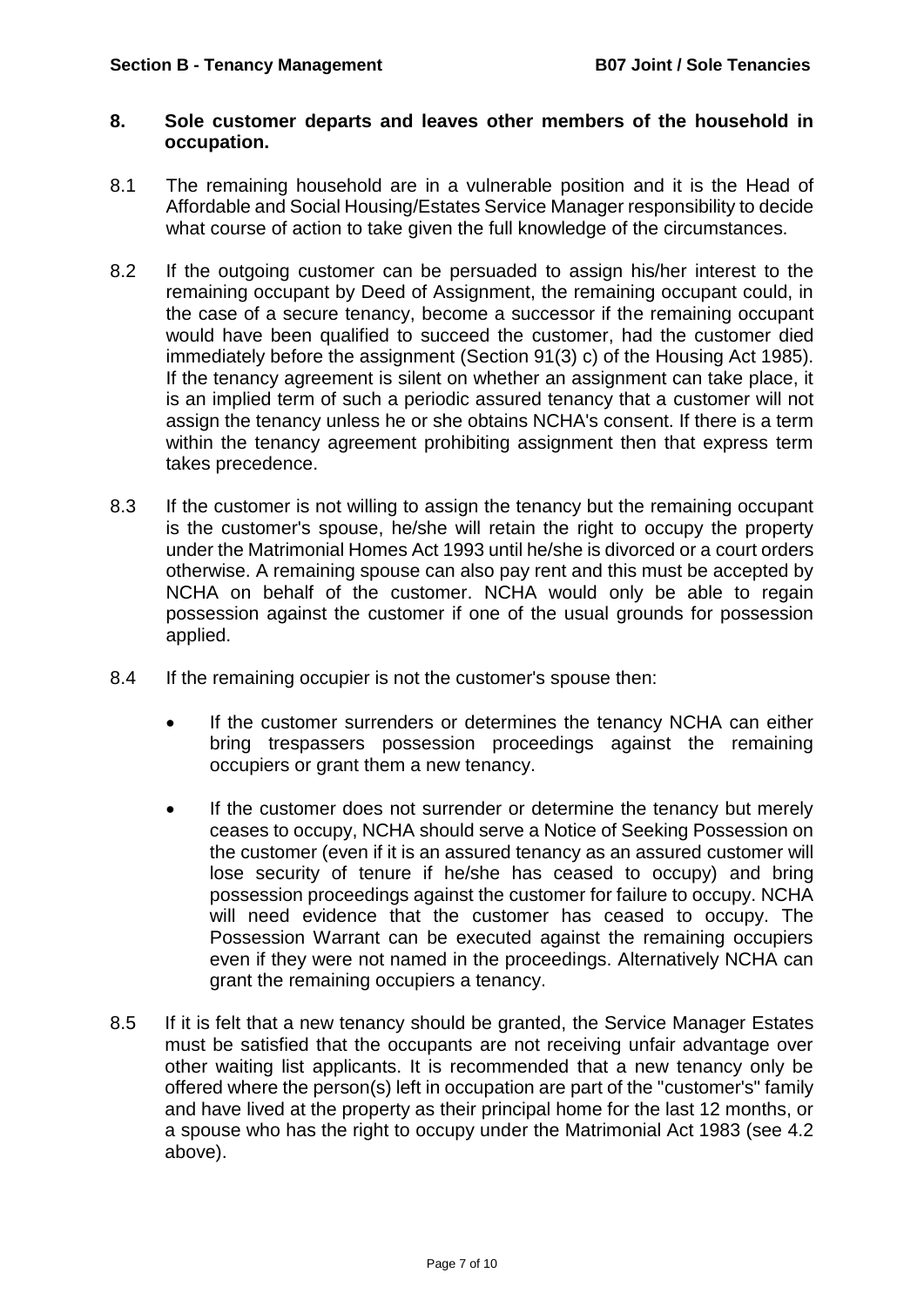# **9. Name changes**

- 9.1 When a customer changes name through marriage/divorce, by Deed Poll or otherwise they should be asked to confirm the change in writing. The letter or a copy of the Deed Poll should be attached to the Tenancy Agreement and confirmation sent to the customer. The computer records should be amended to reflect the change.
- 9.2 If Notice of Seeking Possession is subsequently served on a customer who has changed his or her name, or possession proceedings are begun, the Notice, Particulars of Claim, and Summons should be worded "Mr X Y Z (formerly known as Mr A B C)". A copy of the letter or Deed Poll should be taken to any subsequent court hearing in case it has to be produced as evidence.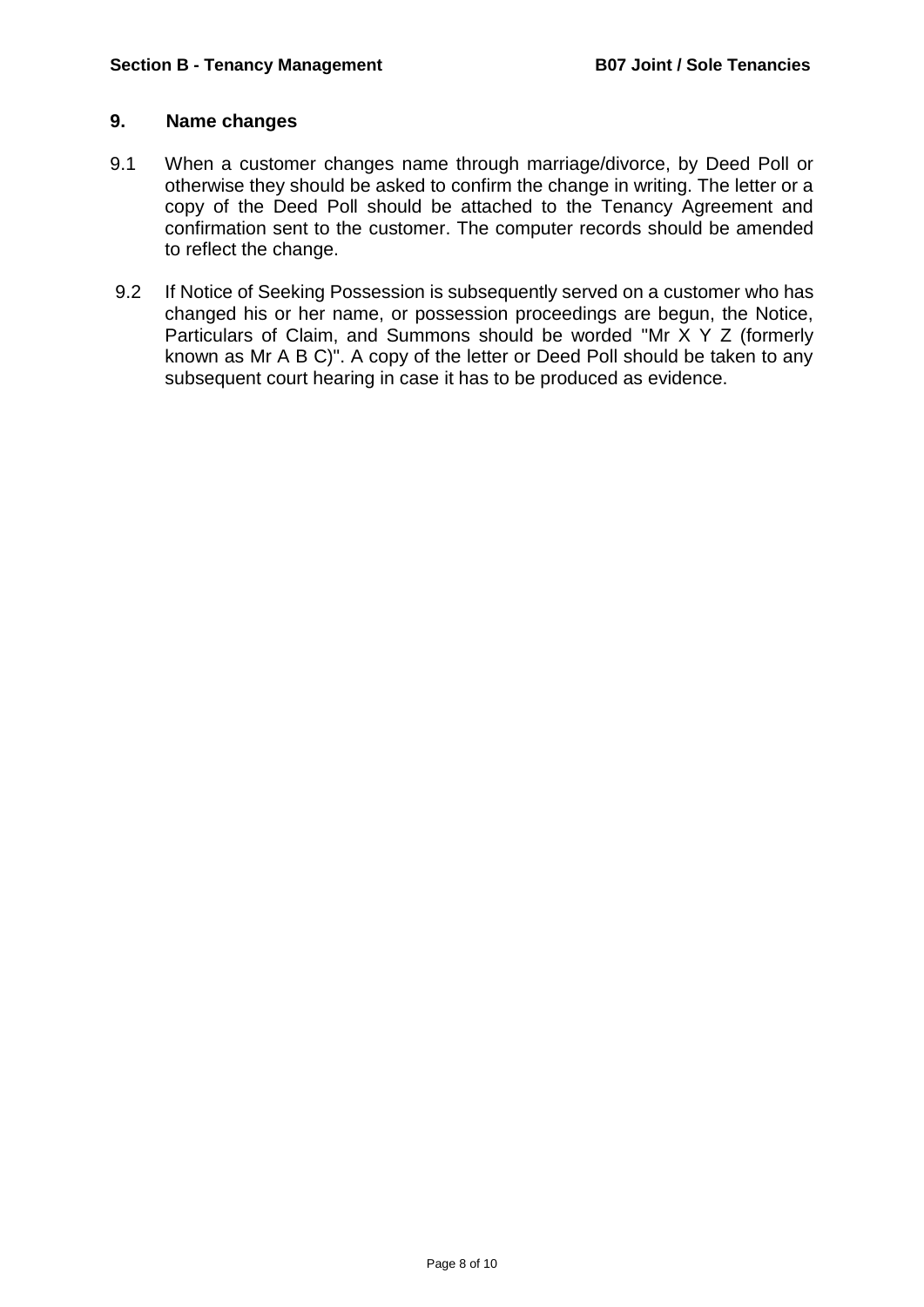# **APPENDIX B.7.1**

Names: (1) (2)

Address:

Date:

# **Change from Sole Tenancy to Joint Tenancy**

We the undersigned request the creation of a joint tenancy of (address)..................................................................................

The Terms of the tenancy have been explained to us and we are aware that we are both responsible for ensuring they are kept.

We accept the responsibility for making sure the rent is paid and understand that we are jointly liable for the full amount of any arrears that become due.

|  | Estate Officer |  |
|--|----------------|--|